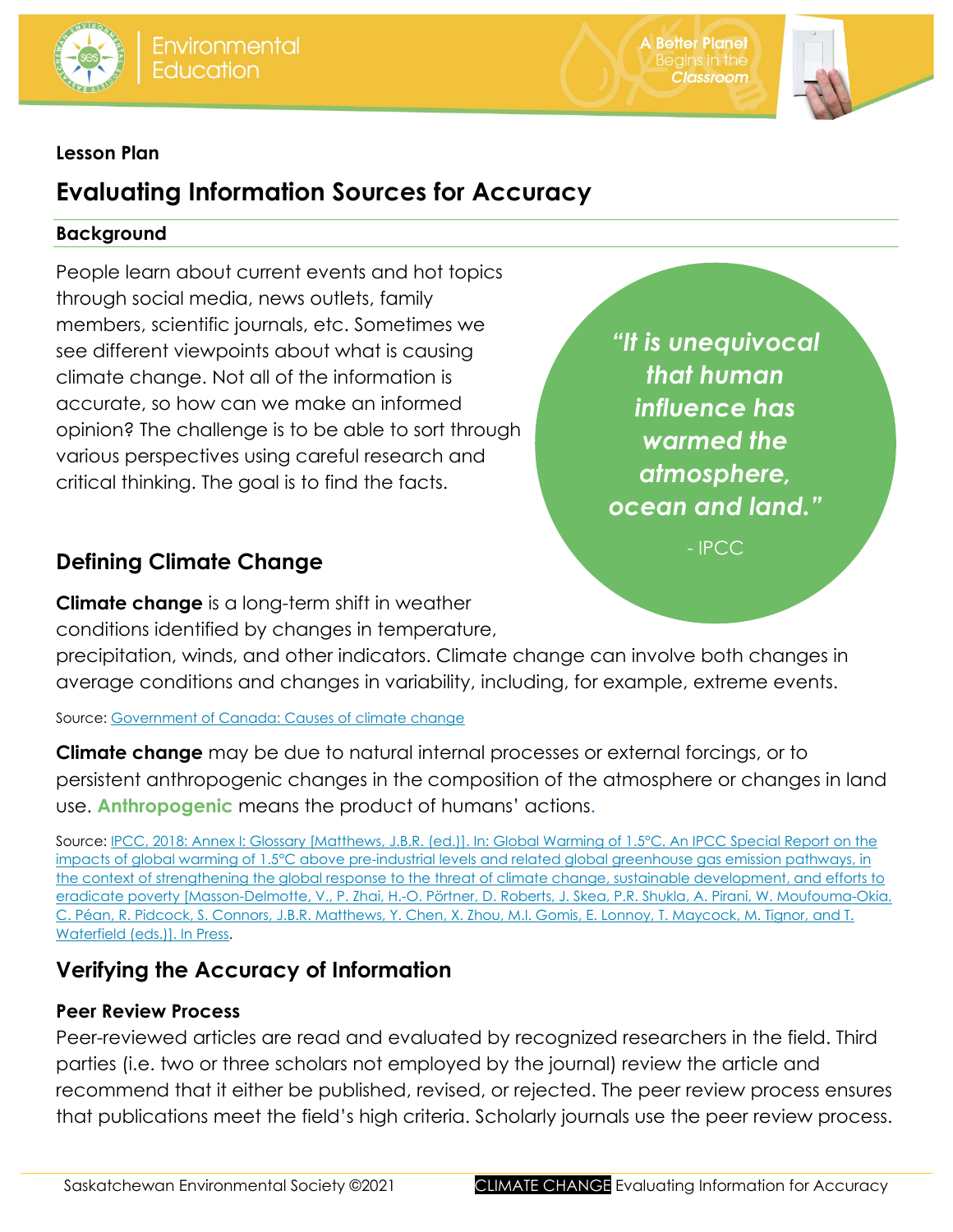





Each publication includes:

- Name of the author(s)
- Notes and/or references
- Research from the field
- Technical language intended for scholars and researchers in the discipline
- A plain, black and white appearance
- Few, if any, ads

Source: [SDSU Library & Information Access: Peer-Reviewed Articles](http://library.sdsu.edu/research-services/research-help/peer-reviewed-articles)

## **Intergovernmental Panel on Climate Change (IPCC)**

The [Intergovernmental Panel on Climate Change](http://www.ipcc.ch/) (IPCC) analyzes the science on climate change. Thousands of scientists from all over the world volunteer to author, contribute to, and review IPCC reports. The organization's publications undergo multiple stages of review from scientists and government, making them one of the most prestigious and credible sources of climate science information in the world.

"Thousands of people from all over the world contribute to the work of the IPCC. For the assessment reports, IPCC scientists volunteer their time to assess the thousands of scientific papers published each year to provide a comprehensive summary of what is known about the drivers of climate change, its impacts and future risks, and how adaptation and mitigation can reduce those risks."

#### Source: [About the IPCC](https://www.ipcc.ch/about/)

In their most recent report, the IPCC says, "The evidence for human influence on recent climate change strengthened from the IPCC Second Assessment Report to the IPCC Fifth Assessment Report, and is now even stronger in this assessment. The IPCC Second Assessment Report (1995) concluded 'the balance of evidence suggests that there is a discernible human influence on global climate'. In subsequent assessments (TAR, 2001; AR4, 2007 and AR5, 2013), the evidence for human influence on the climate system was found to have progressively strengthened. AR5 concluded that human influence on the climate system is clear, evident from increasing greenhouse gas concentrations in the atmosphere, positive radiative forcing, observed warming, and physical understanding of the climate system."

Source: [IPCC, 2021: Climate Change 2021: The Physical Science Basis. Contribution of Working Group I to the Sixth](https://www.ipcc.ch/report/ar6/wg1/downloads/report/IPCC_AR6_WGI_Chapter_03.pdf)  [Assessment Report of the Intergovernmental Panel on Climate Change \[Masson-Delmotte, V., P. Zhai, A. Pirani, S.L. Connors,](https://www.ipcc.ch/report/ar6/wg1/downloads/report/IPCC_AR6_WGI_Chapter_03.pdf)  [C. Péan, S. Berger, N. Caud, Y. Chen, L. Goldfarb, M.I. Gomis, M. Huang, K. Leitzell, E. Lonnoy, J.B.R. Matthews, T.K. Maycock,](https://www.ipcc.ch/report/ar6/wg1/downloads/report/IPCC_AR6_WGI_Chapter_03.pdf)  [T. Waterfield, O. Yelekçi, R. Yu, and B. Zhou \(eds.\)\]. Cambridge University Press. In Press.](https://www.ipcc.ch/report/ar6/wg1/downloads/report/IPCC_AR6_WGI_Chapter_03.pdf)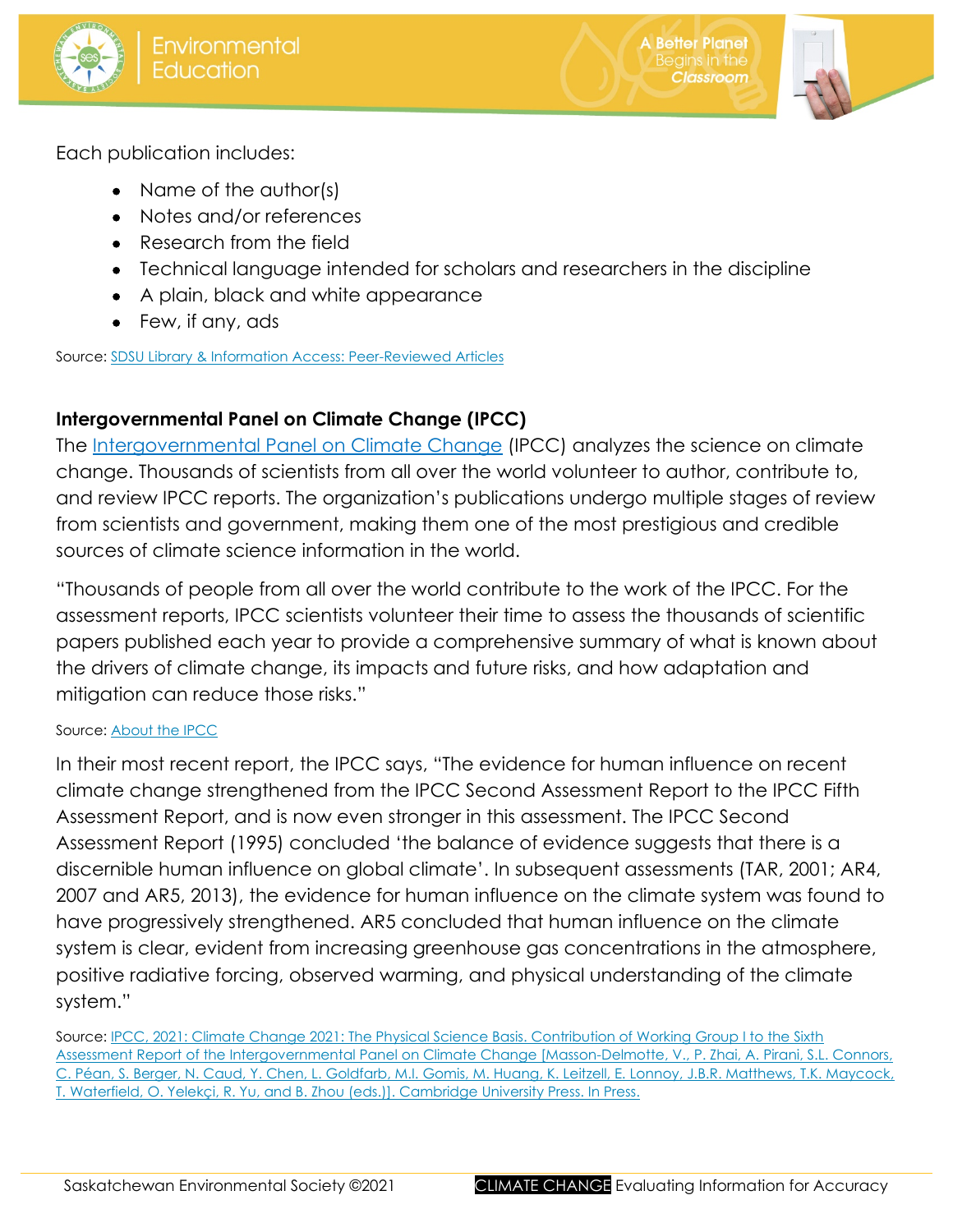



**A Better Planet** 

egins in the

**Classroom** 

## **Online Media**

In March of 2017, Facebook and [MediaSmarts](https://mediasmarts.ca/digital-media-literacy/digital-issues/authenticating-information) collaborated to provide Facebook users with ten tips on how to spot false content online:

- **Be skeptical of headlines**. False news stories often have catchy headlines in all caps with exclamation points. If shocking claims in the headline sound unbelievable, they probably are.
- **Look closely at the URL.** A phony or look-alike URL may be a warning sign of false news. Many false news sites mimic authentic news sources by making small changes to the URL. You can go to the site to compare the URL to established sources.
- **Investigate the source**. Ensure that the story is written by a source that you trust with a reputation for accuracy. If the story comes from an unfamiliar organization, check their "About" section to learn more.
- **Watch for unusual formatting**. Many false news sites have misspellings or awkward layouts. Read carefully if you see these signs.
- **Consider the photos**. False news stories often contain manipulated images or videos. Sometimes the photo may be authentic, but taken out of context. You can search for the photo or image to verify where it came from.
- **Inspect the dates**. False news stories may contain timelines that make no sense, or event dates that have been altered.
- **Check the evidence**. Check the author's sources to confirm that they are accurate. Lack of evidence or reliance on unnamed experts may indicate a false news story.
- **Look at other reports**. If no other news source is reporting the same story, it may indicate that the story is false. If the story is reported by multiple sources you trust, it's more likely to be true.
- **Determine if the story was intended to be a joke**. Sometimes false news stories can be hard to distinguish from humor or satire.
- **Think critically**. Some stories are intentionally false. Only share news that you know to be credible.

Source: [MediaSmarts: How to recognize false content online –](http://mediasmarts.ca/sites/mediasmarts/files/tip-sheet/tipsheet_false_content.pdf) the new 5 Ws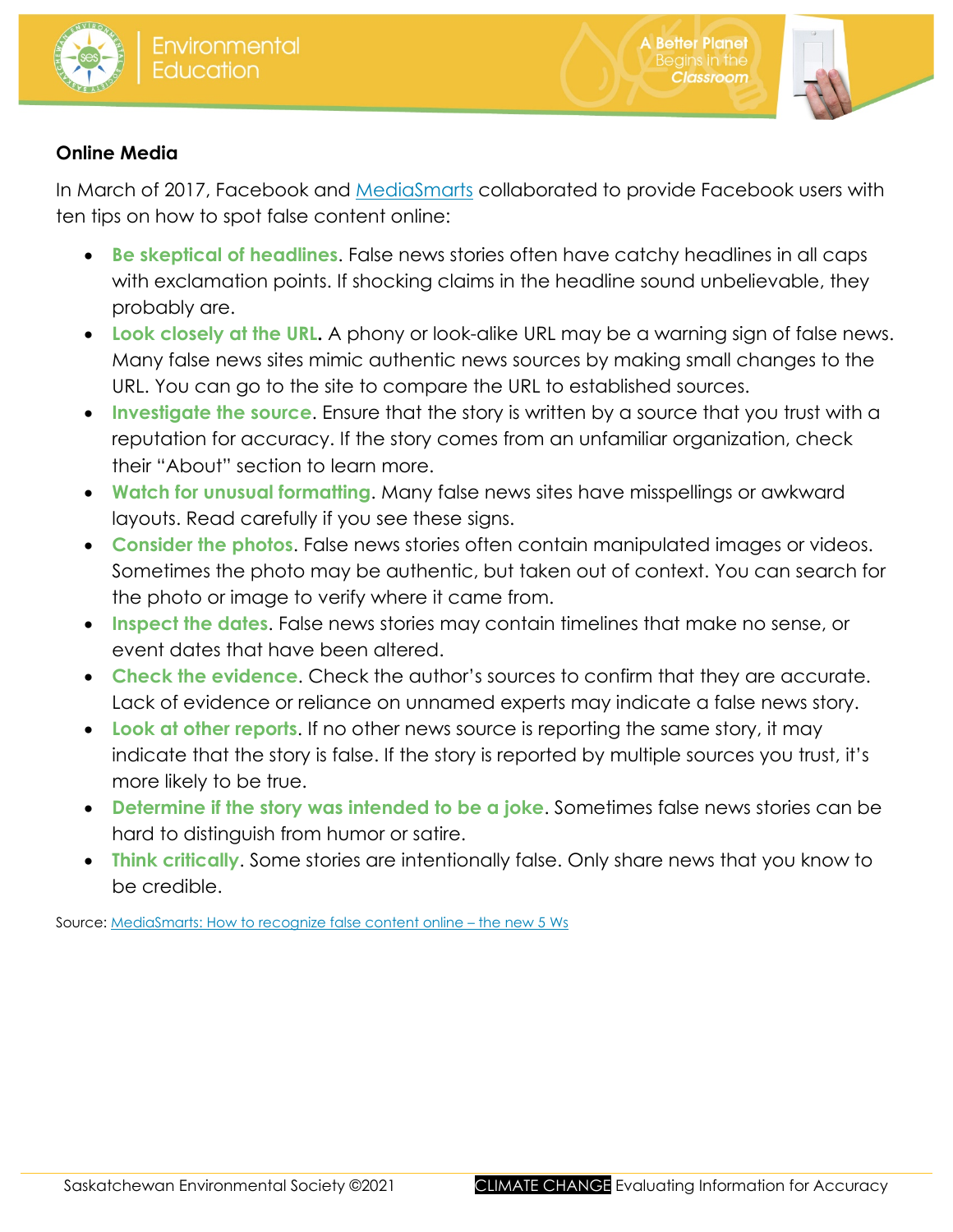



**A Better Planet** 

egins in the **Classroom** 

### **Procedure**

- **1.** Read the **Defining Climate Change** and **Verifying the Accuracy of Information** sections of this lesson plan.
- **2.** Read pages SPM5-SPM6 of "A.1 It is unequivocal that human influence has warmed the atmosphere, ocean and land. Widespread and rapid changes in the atmosphere, ocean, cryosphere and biosphere have occurred."**,** of the peer-reviewed, Contribution of Working Group I to the Sixth Assessment Report of the Intergovernmental Panel on Climate Change.
- **3.** Watch the example resource, *Climate Change 101 with Bill Nye* and discuss the example **Resource Analysis** chart (next page).

| a. | It's Okay To Be Smart - How Ancient<br>Ice Proves Climate Change is Real | Prager University - What They Haven't Told<br>You about Climate Change                     |  |
|----|--------------------------------------------------------------------------|--------------------------------------------------------------------------------------------|--|
| b. | Prince Eq - MAN vs EARTH                                                 | The Pittsburgh Post-Gazette - The facts<br>don't add up for human-caused global<br>warming |  |
| C. | Native Counselling Services of<br>Alberta - Eco Despair                  | Vancouver Sun - Brad Trost: Most Tories<br>don't believe in human-caused climate<br>change |  |

**4.** Pick one pair of resources from the list below to read and/or watch.

- **5.** Analyze the pair of resources by filling out the **Resource Analysis** chart (attached).
- **6.** Complete the **Discussion Questions** (attached).
- **7.** Watch the Intergovernmental Panel on Climate Change's video "Special Report on [Climate Change and Land"](https://www.youtube.com/watch?v=EMFCbjPb5ng) and do a resource analysis for this final resource.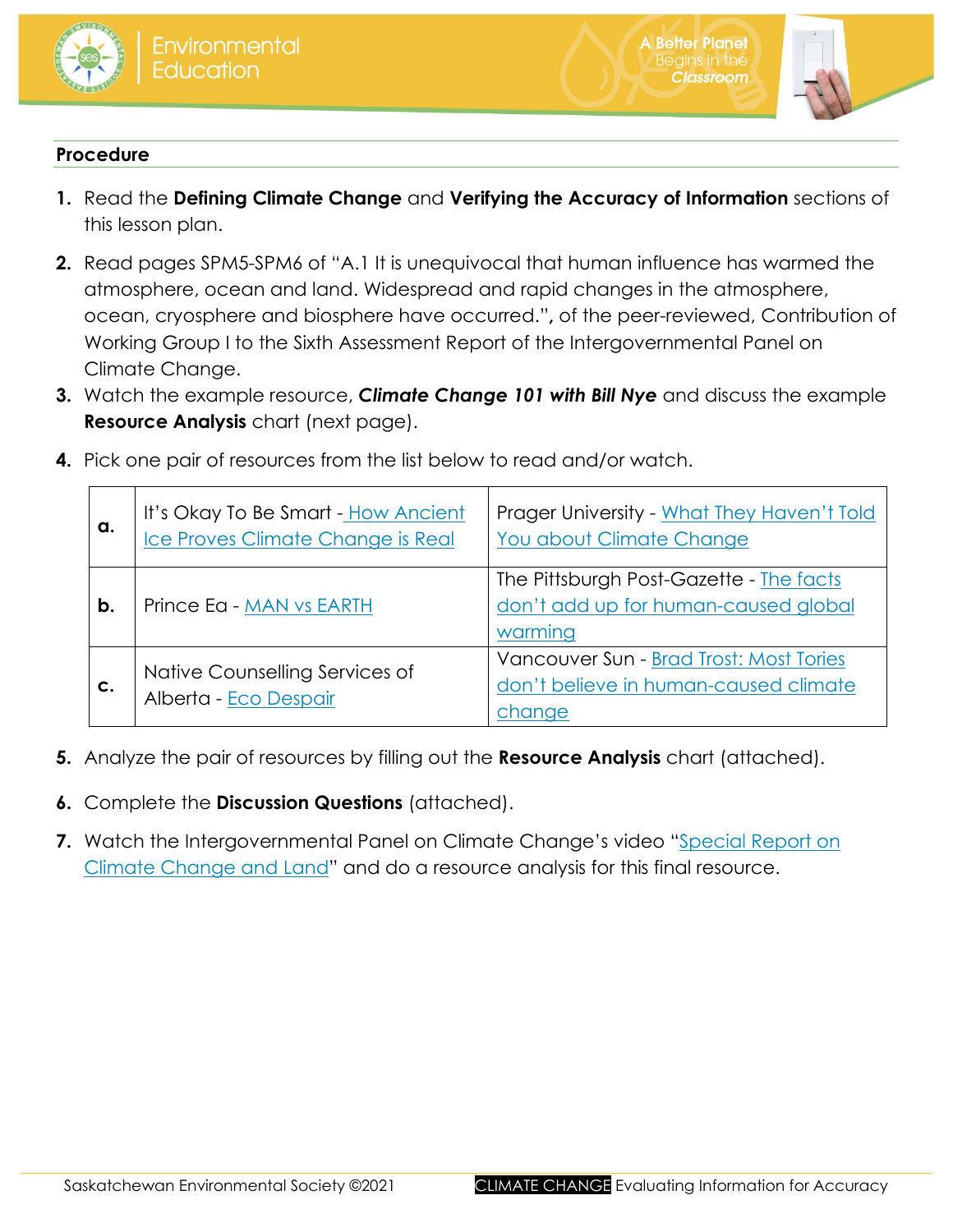



## **Example Resource**



| <b>RESOURCE ANALYSIS</b>                                                                                                                                 | <b>Example</b>                                                                                                                                                                                                                                                                                                                                |  |  |
|----------------------------------------------------------------------------------------------------------------------------------------------------------|-----------------------------------------------------------------------------------------------------------------------------------------------------------------------------------------------------------------------------------------------------------------------------------------------------------------------------------------------|--|--|
| Outlet                                                                                                                                                   | National Geographic                                                                                                                                                                                                                                                                                                                           |  |  |
| <b>Title</b>                                                                                                                                             | Climate Change 101 with Bill Nye                                                                                                                                                                                                                                                                                                              |  |  |
| <b>URL</b> (if applicable)                                                                                                                               | https://www.youtube.com/watch?v=EtW2rrLHs08                                                                                                                                                                                                                                                                                                   |  |  |
| Date accessed                                                                                                                                            | October 5, 2021                                                                                                                                                                                                                                                                                                                               |  |  |
| What is the main thesis of this<br>resource?                                                                                                             | Non-naturally occurring greenhouse gases are increasing<br>due to human activities, causing damaging effects for<br>the earth.                                                                                                                                                                                                                |  |  |
| List the main points presented<br>in the resource.                                                                                                       | Signs of climate change include ocean<br>acidification, sea level rise and extreme weather.<br>Causes of climate change include human activities<br>such as burning fossil fuels and increased<br>greenhouse gases in the atmosphere.<br>Solutions for climate change include eating local<br>foods, biking more and turning off electronics. |  |  |
| List the evidence provided.<br>Did the resource include<br>reputable sources? Were you<br>able to find reputable sources<br>to support this information? | Temperatures have increased by 1.2°F to 1.4°F in<br>the last century<br>97% of climate scientists believe that human<br>activities have caused the warmer temperatures<br>Sea levels have risen 6.7 inches in the last century<br>Sources include Bill Nye, National Geographic,<br>https://www.epa.gov/<br>https://climate.nasa.gov/         |  |  |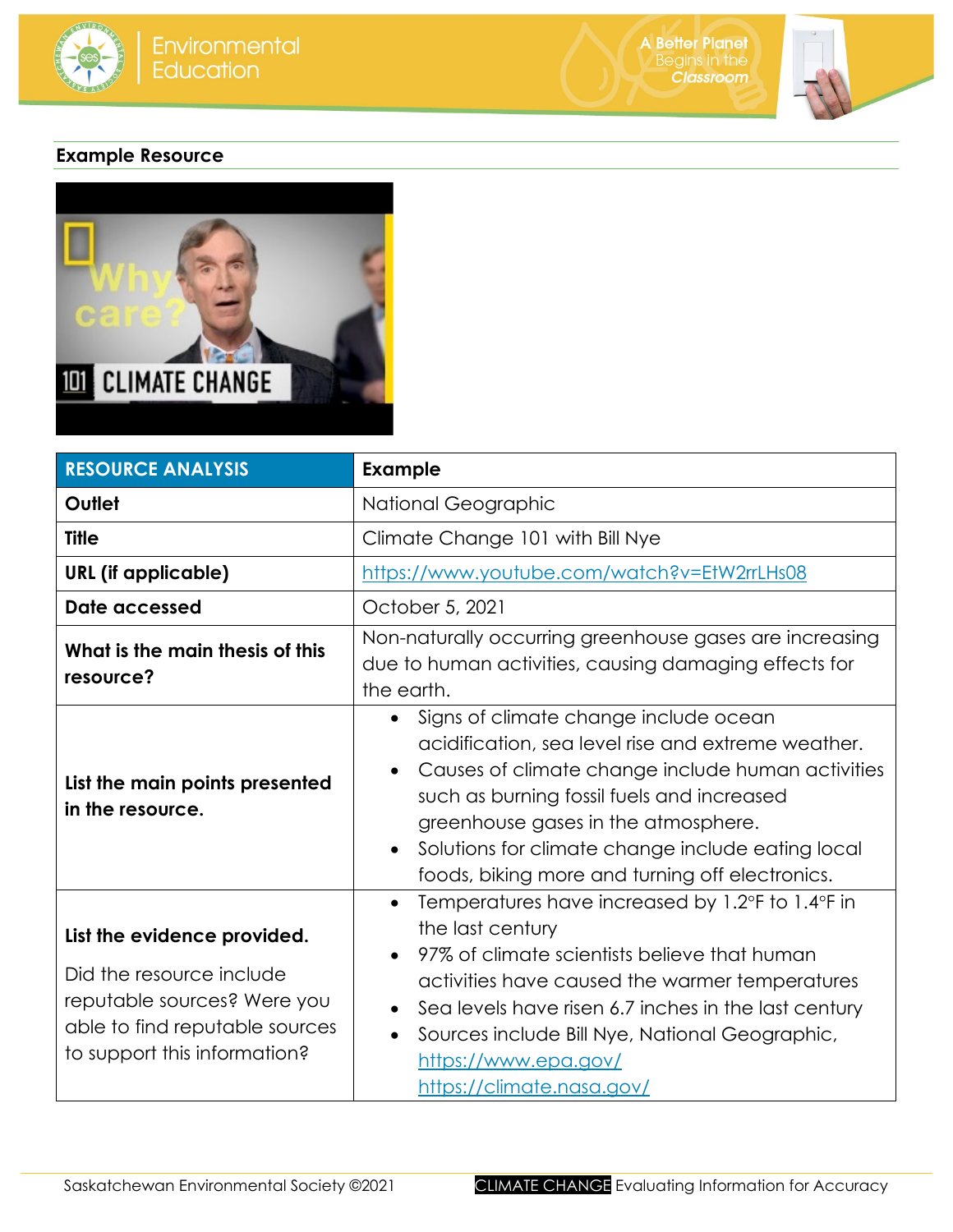| <b>RESOURCE ANALYSIS</b>                                                                                                                                    | Source 1 | Source 2 | <b>Special Report on Climate Change and</b><br>Land |
|-------------------------------------------------------------------------------------------------------------------------------------------------------------|----------|----------|-----------------------------------------------------|
| Outlet                                                                                                                                                      |          |          |                                                     |
| <b>Title</b>                                                                                                                                                |          |          |                                                     |
| <b>URL</b> (if applicable)                                                                                                                                  |          |          |                                                     |
| Date accessed                                                                                                                                               |          |          |                                                     |
| What is the main thesis of<br>this resource?                                                                                                                |          |          |                                                     |
| List the main points<br>presented in the resource.                                                                                                          |          |          |                                                     |
| List the evidence provided.<br>Did the resource include<br>reputable sources? Were<br>you able to find reputable<br>sources to support this<br>information? |          |          |                                                     |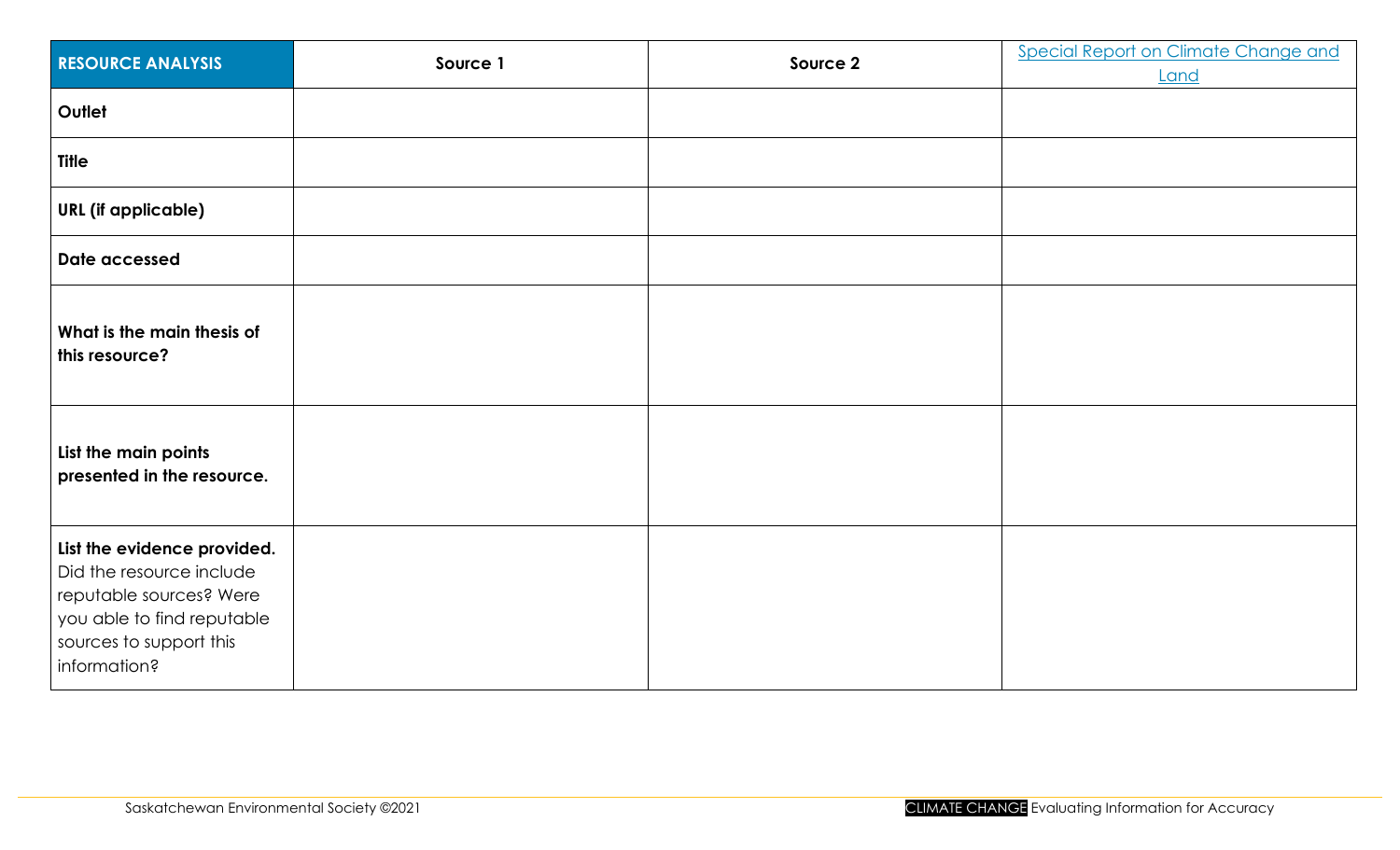





## **Discussion Questions**

- **1.** How can you identify an accurate source of scientific information?
- **2.** What is the Intergovernmental Panel on Climate Change (IPCC)?
- **3.** Provide examples of fact-based science and logic from the pair of resources you viewed.
	- **a.** Resource 1:
	- **b.** Resource 2:
- **4.** Use a search engine to research the sources you chose. If applicable, visit the sources' websites. Do you think your sources are credible? Why or why not?
	- **a.** Source 1:
	- **b.** Source 2:
- **5.** The next set of questions analyze the person or group delivering each message (i.e. the "messengers").
	- **5.1.** Were the messengers charismatic?
		- **a.** Resource 1:
		- **b.** Resource 2: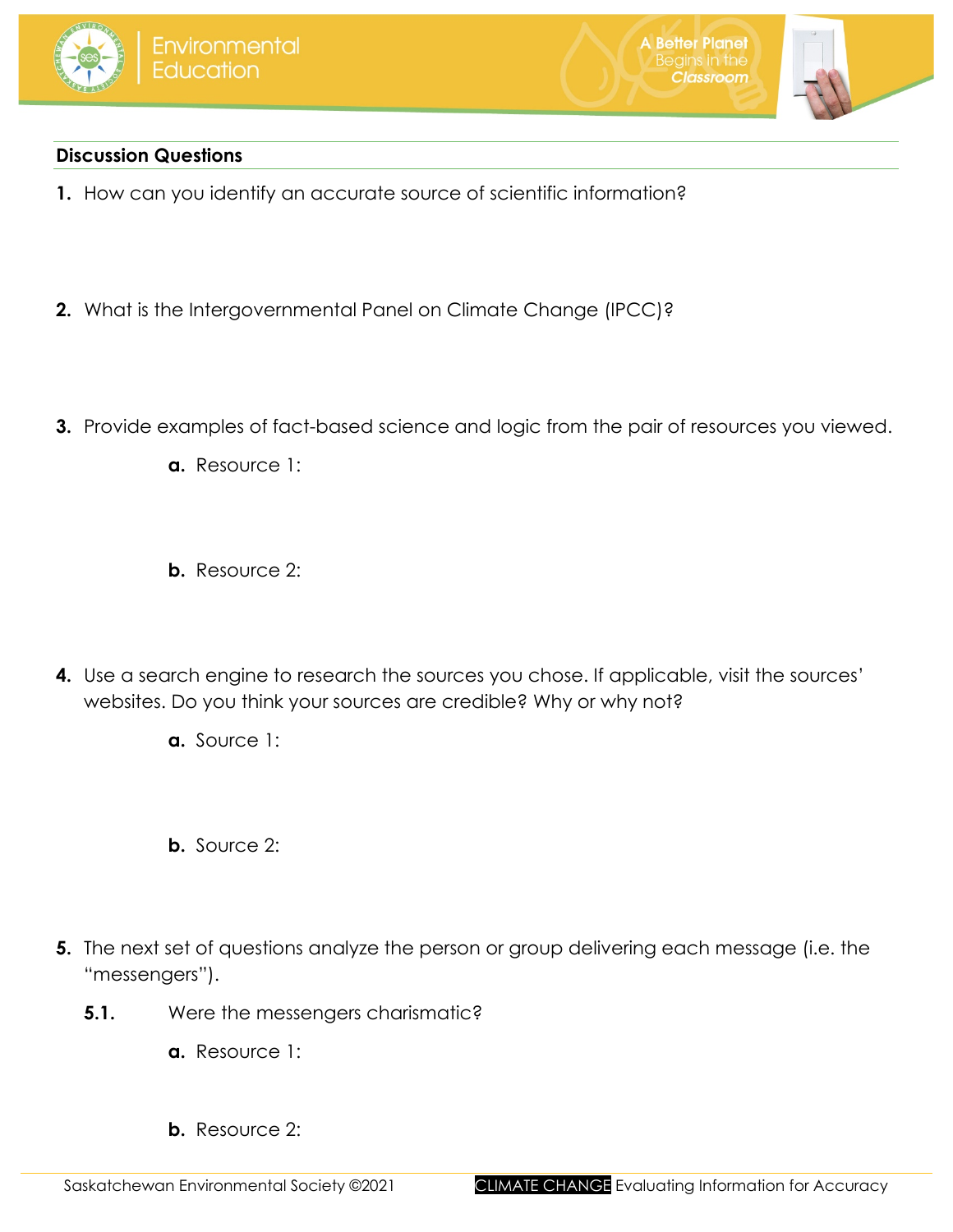



**A Better Planet** 

**Classroom** 

- **5.2.** How do you think the messengers' charisma could affect how the message is viewed?
	- **a.** Resource 1:
	- **b.** Resource 2:
- **5.3.** In what field do your messengers have expertise?
	- **a.** Resource 1:
	- **b.** Resource 2:
- **6.** Was the peer-reviewed article from the AR6 report, "A.1 It is unequivocal that human [influence has warmed the atmosphere, ocean and land. Widespread and rapid changes](https://www.ipcc.ch/report/ar6/wg1/downloads/report/IPCC_AR6_WGI_SPM.pdf)  [in the atmosphere, ocean, cryosphere and biosphere have occurred."](https://www.ipcc.ch/report/ar6/wg1/downloads/report/IPCC_AR6_WGI_SPM.pdf) hard to read? If so, explain why.
	- List three things that you learned from the article.